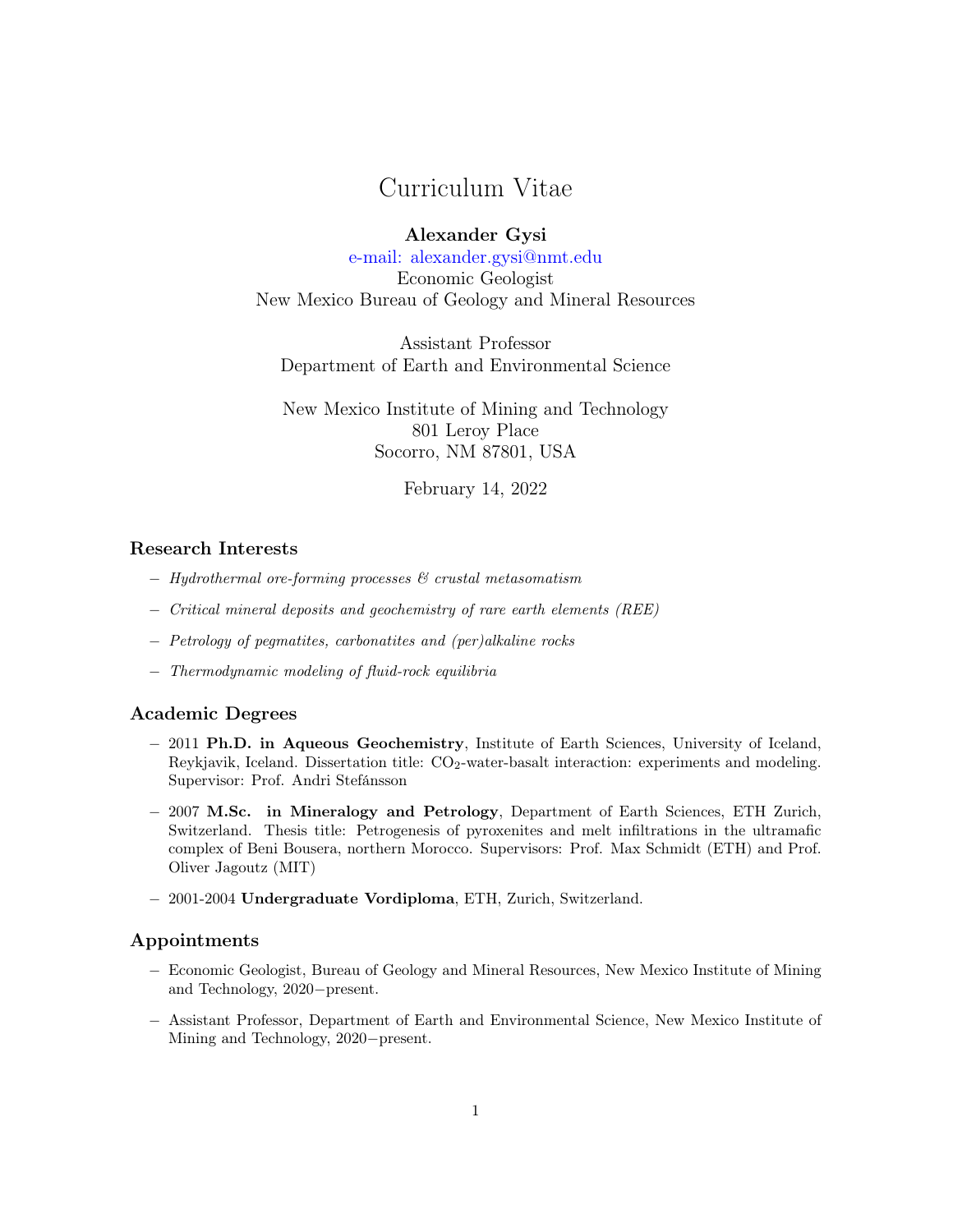- − Assistant Professor, Department of Geology and Geological Engineering, Colorado School of Mines, 2014−2020.
- − Postdoctoral Fellow, Department of Earth and Planetary Science, McGill University, 2011−2014.

## Honors, Recognition and Outstanding Achievements

- − National Science Foundation CAREER award (2019-2024)
- − Swiss National Science Foundation (SNSF) fellowship for prospective researchers (2011-2013)
- − AGU Fall Meeting Outstanding Student Poster Award (2009)

## Grants Awarded

- − 2021-2024, PI: Gysi; co-PI/Is: Waters and Hurtig (NMT), Dub and Migdisov (LANL), Zhu (U. Indiana), U.S. Department of Energy (DOE), Molecular complexation of rare earth elements (REE) in high temperature and pressure supercritical geologic fluids, DE-SC0022269, total \$2,700,000
- − 2021-2024, PI Hurtig; Co-PIs Gysi, Jones, Kalugin, Rubasinghege: National Science Foundation (NSF) Major Research Instrumentation (MRI), Acquisition of a high-resolution confocal Raman microscope with capabilities to perform liquid and solid experiments, EAR-2117061, total \$396,934
- − 2020-2023, PI: Alexander Gysi, U.S. Department of Energy (DOE), An internally consistent thermodynamic database for the rare earth elements (REE) at hydrothermal conditions, DE-SC0021106, total \$895,603
- − 2019-2024, PI: Alexander Gysi, National Science Foundation (NSF), CAREER: Partitioning of rare earth elements (REE) between minerals and aqueous fluids in ore deposits, EAR-2039674, total \$577,485
- − 2017-2020 (no-cost extension to 2021), PI: Alexander Gysi, National Science Foundation (NSF), The thermodynamic properties of rare earth element (REE) minerals: a solid-solution model for xenotime-(Y) and monazite-(Ce), EAR-1649656/2032761, total  $$328,368$
- − 2011-2013, PI: Alexander Gysi, Swiss National Science Foundation (SNSF) fellowship for prospective researchers, PBSKP2 134329, total CAD 61,500

#### Courses Taught

#### New Mexico Tech (2020-present)

- − GEOC/GEOL589-1 Lithogeochemistry of ore-forming processes (3 credits, graduate, new course at NMT for Spring 2022)
- − GEOC/GEOL589-1 Lithogeochemistry of ore-forming processes (3 credits, graduate, new course at NMT for Spring 2022)
- − GEOC571-01 Advanced Topics in Geochemistry (1-3 credits, graduate, every other year)
- − GEOC/GEOL589-2 Thermodynamic modeling of fluid-rock interaction (1 credit, graduate, new course at NMT for Spring 2021)
- − EARTH200 Mineralogy (4 credits, undergraduate, since Spring 2022)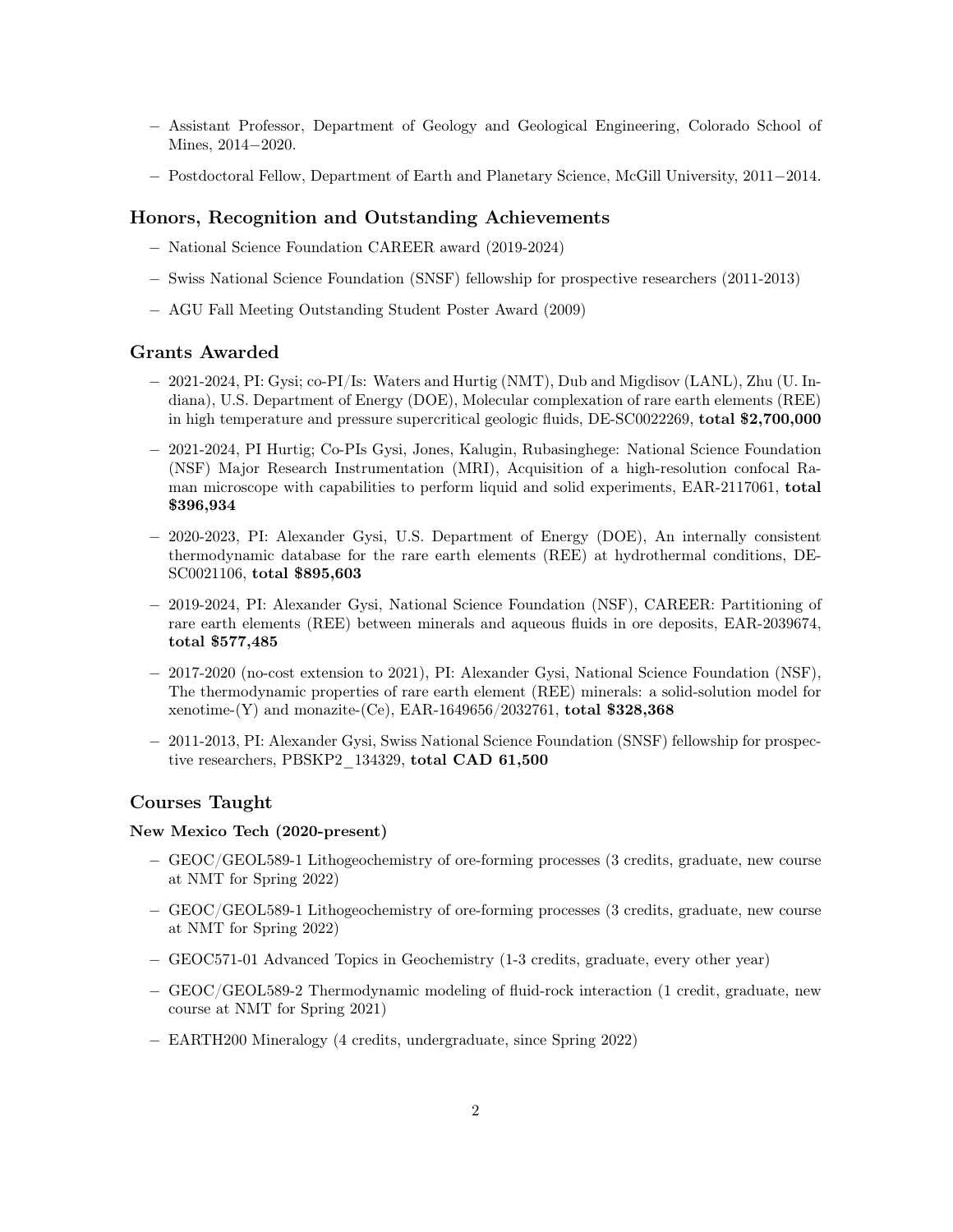## Colorado School of Mines (2014-2020)

- − GEOL598 Introduction to linux and open source software in geosciences (1 credit, graduate, CSM)
- − GEGN206 Earth Materials/Mineralogy (3 credits, undergraduate, CSM).
- − GEGN330 Thermodynamics for Geoscientists (3 credits, undergraduate, CSM).
- − GEOL535 Lithogeochemistry of Ore Forming Processes (3 credits, graduate,CSM).
- − Field School 2 weeks in 2015, Salida and Saguache, Colorado (undergraduate, CSM).

## Invited Lectures and Invited Conference Presentations

- − October 2021 (keynote), Xplore Conference Quebec 2021, virtual attendance, [Rare Earth Ele](https://xplor.aemq.org/en/conferenciers/gysi-alexander/)[ments \(REE\) in Critical Mineral Deposits – Frontiers in Science and Exploration for the Future](https://xplor.aemq.org/en/conferenciers/gysi-alexander/) [Economy.](https://xplor.aemq.org/en/conferenciers/gysi-alexander/)
- − April 2021 (invited presentation), G&G Seminar Series, Oregon State U., Hydrothermal experiments on rare earth elements, critical minerals for the future economy.
- − June 2020 (invited speaker): Goldschmidt Conference, virtual. Fluid-mineral partitioning of REE in critical mineral deposits.
- − Nov 2019 (keynote): 9th Russian young-scientists scientific school "New Knowledge in ore forming processes", Moscow, Russia. Hydrothermal partitioning of rare earth elements (REE): from fluids to ore deposits.
- − Dec 2019 (invited speaker): 27th Hubbert Quorum Meeting, USGS Menlo Park, CA, USA. Hydrothermal partitioning of rare earth elements (REE): from fluids to ore deposits.
- − Nov 2018 (invited lecture): U. Geneva, Switzerland. Hydrothermal partitioning of rare earth elements (REE): from fluids to ore deposits.
- − Oct 2018 (invited seminar): student chapter Society of Economic Geologists, Colorado State U., CO, USA. Hydrothermal partitioning of rare earth elements (REE): from fluids to ore deposits.
- − Oct 2018 (invited speaker): the Denver Region Exploration Geologists' Society (DREGS), Colorado School of Mines, CO, USA. Hydrothermal evolution of pyrite-quartz and gold-bearing base metal veins in the Central City district, Colorado.
- − March 2018 (invited lecture): U. Toronto, Canada. Hydrothermal partitioning of rare earth elements (REE): from fluids to ore deposits.
- − Jan 2018 (invited lecture): ETH Zurich, Switzerland. Hydrothermal partitioning of rare earth elements (REE): from fluids to ore deposits.
- − Sep 2016 (invited speaker): Geological Society of America Meeting, Denver, CO, USA. Interpreting metasomatism and REE ore forming processes in peralkaline granitic systems.
- − July 2016 (invited lecture): International Symposium on Solubility Phenomena and Related Equilibrium Processes, IUPAC, U. Geneva, Switzerland. Numerical simulations of  $CO<sub>2</sub>$  sequestration in basaltic rock formations: Challenges for optimizing mineral-fluid reactions.
- − July 2016 (invited seminar): Laboratory for Waste Management (LES), Paul Scherrer Institute, Switzerland. Application of the MINES thermodynamics database to simulate crustal fluid-rock systems, Paul Scherrer Institute, LES (Invited Seminar).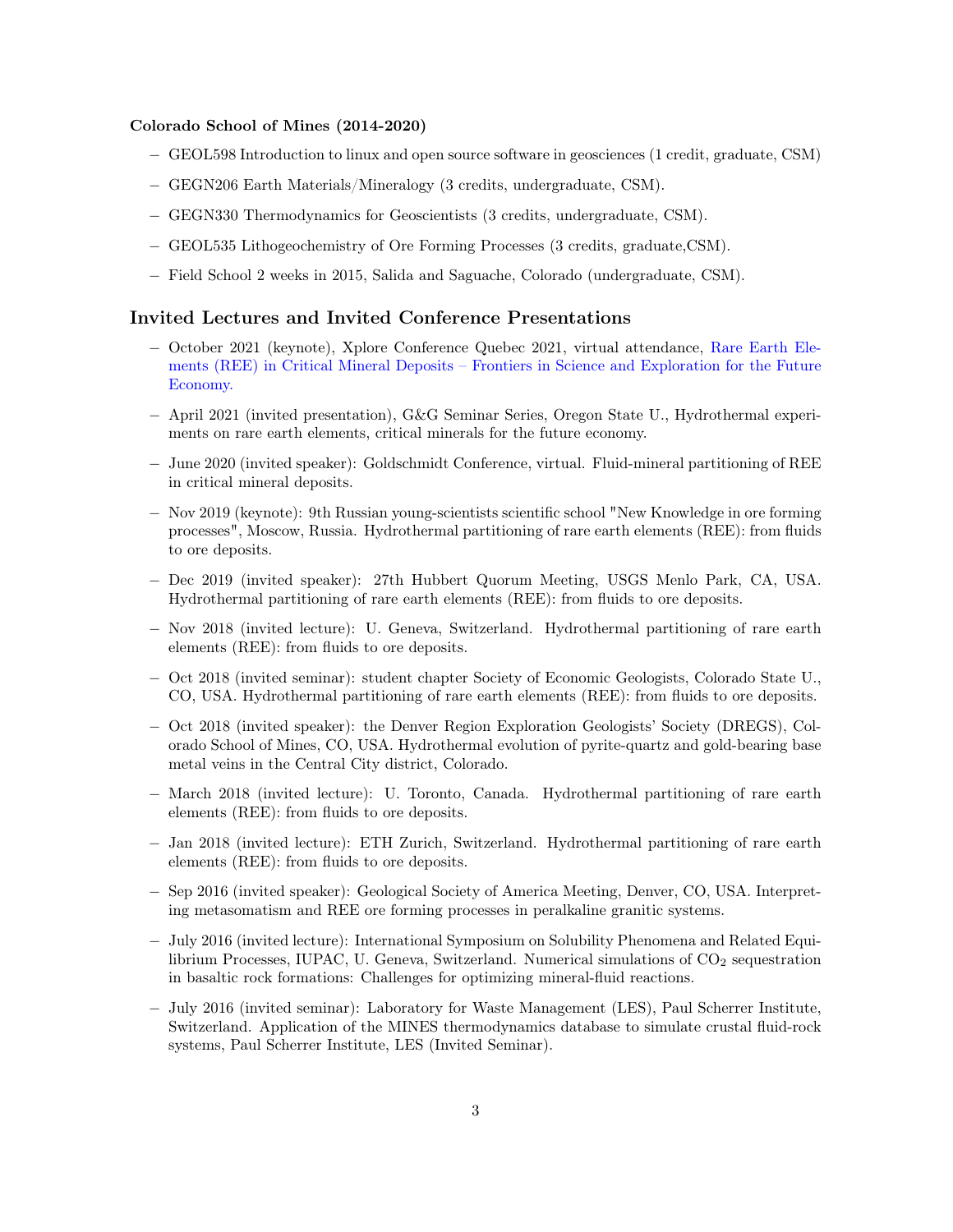## Workshops and Short Courses

- − 2021, Goldschmidt conference virtual workshop (2 days, 70+ people worldwide), [Fluid-rock in](https://2021.goldschmidt.info/goldschmidt/2021/meetingapp.cgi/Session/1903)[teraction and ore deposits in the Earth's crust: coupling of field observations and experimental](https://2021.goldschmidt.info/goldschmidt/2021/meetingapp.cgi/Session/1903) [methods with numerical modeling](https://2021.goldschmidt.info/goldschmidt/2021/meetingapp.cgi/Session/1903) (A. Gysi, N. Hurtig, G.D. Miron, D. Kulik, D. Harlov).
- − 2020 Geochemical Society Online Workshops (2 days): An introduction to thermodynamic modeling of fluid-rock interaction and ore-forming processes using the GEMS code package (A. Gysi, N. Hurtig, D. Miron).
- − 2019 Russian Academy of Sciences, Institute of Geology of Ore Deposits, Petrography, Mineralogy and Geochemistry, Moscow (1 day): Numerical modeling of fluid-rock interaction and ore-forming processes (A. Gysi).
- − 2018 U. Iceland, Reykjavik (2 days): Numerical modeling of fluid-rock interaction in crustal systems (A. Gysi, N. Hurtig).
- − 2018 Goldschmidt Conference, Boston (2 days): Metasomatism and ore deposits in the Earth's crust: experimental and modeling methods (A. Gysi, D. Kulik, D. Miron, Daniel Harlov).

## Session Convenor

- − Goldschmidt 2022, Hawai'i (upcoming), session 7F. Quantifying hydrothermal transport, fractionation, and deposition in the Earth's crust. (convenors: A. Migdisov, A.P. Gysi, Y. Mei, H. Xu, A. Yapparova).
- − Goldschmidt 2021, Virtual, session 7L. Hot fluid frontiers: thermodynamics, molecular dynamics, and reactive transport in ore deposits and geothermal systems. (convenors: A.P. Gysi, N. Hurtig, T. Driesner and S. Jahn).
- − AGU 2019, San Francisco, session V33C. Fluid-Rock Reactions in the Crust: New Data and Methods in Mineralogy, Geochemistry, Thermodynamics, and Kinetics (convenors: A.P. Gysi, C. Zhu, P. Lecumberri-Sanchez, S. Ingebritsen).
- − Goldschmidt 2018, Boston, session 05m. Geochemical Vectors to Ore: How to Link Fundamental Understanding of Ore-Forming Processes to Mineral Exploration (convenors: A. Gysi, Z. Zajacz, N. Hurtig).
- − Goldschmidt 2017, Paris, session 18h. Advances and Challenges in Numerical Simulations of Ore Deposits: From Ore Forming Processes to Mine Closure (convenors: A. Gysi, J. Declercq, R. Bowell).
- − AGU Fall Meeting 2015, San Francisco, chair sessions V52B (Oral) and V53C (Poster). Mineralization, Metasomatism, and Mass Transfer Associated with Crustal Magmas (convenors: A. Gysi, D. Harlov, J. Chadwick, J. Saunders).

## Editorship and Reviewer for Scientific Journals

- − Guest Editor, special issue in Minerals: Migdisov A., Gysi A.P., Liu W. (2021-2022) [Metal](ttps://www.mdpi.com/journal/minerals/special_issues/Ore_Forming_Fluids) [Transport and Deposition in Ore-Forming Hydrothermal Fluids.](ttps://www.mdpi.com/journal/minerals/special_issues/Ore_Forming_Fluids)
- − Lead guest editor, special issue in Geofluids: Gysi A.P., Mei Y., Driesner T. (2020) Advances in numerical simulations of hydrothermal ore forming processes. [Geofluids 2020, Article ID 7649713]( https://doi.org/10.1155/2020/7649713) [\(Open Access\).]( https://doi.org/10.1155/2020/7649713)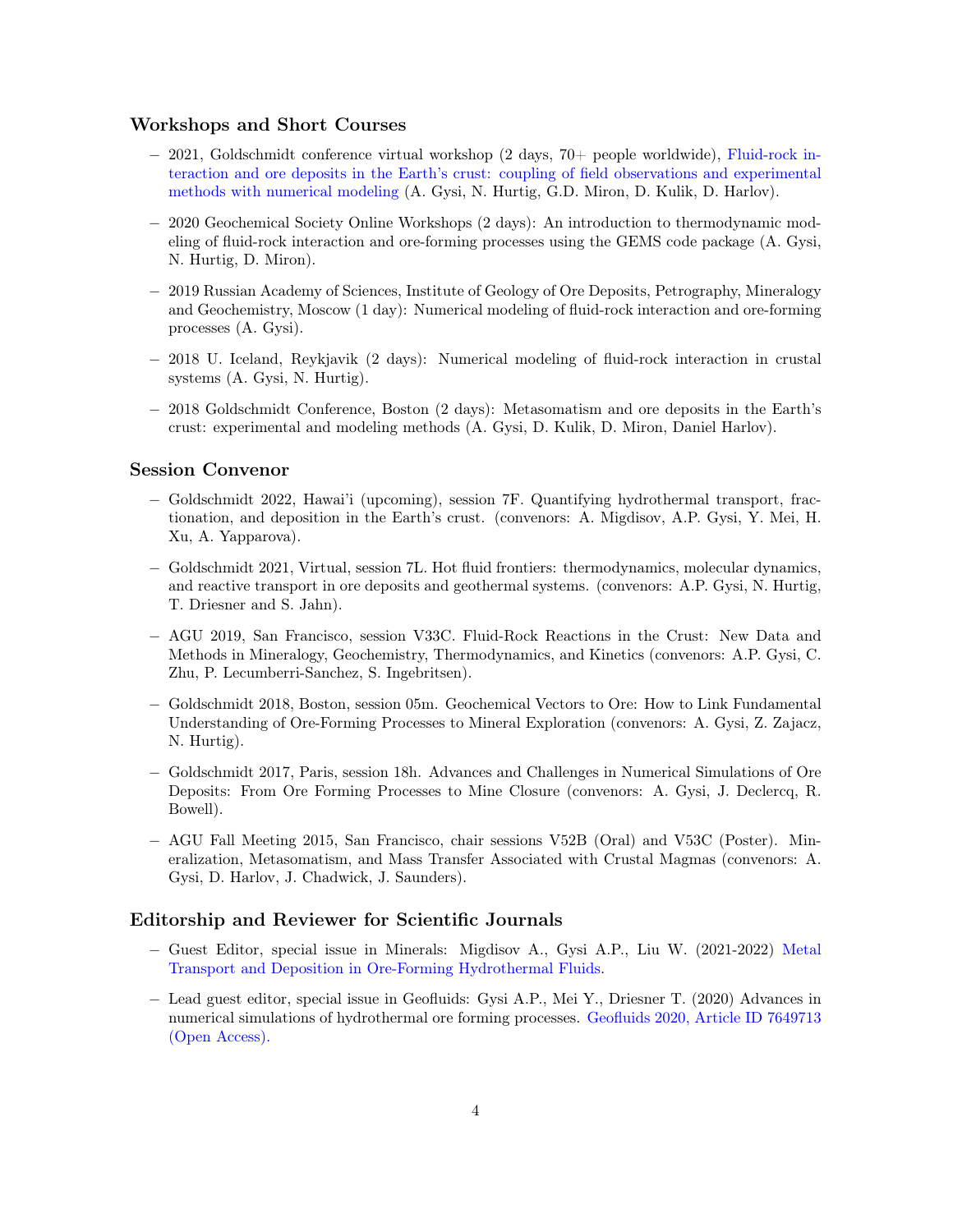− Reviewer for the following journals: Geochimica et Cosmochimica Acta, Chemical Geology, Economic Geology, American Mineralogist, Canadian Mineralogist, Contribution Mineralogy Petrology, Environmental Science and Technology, Applied Geochemistry, Energy and Fuels, Solid Earth, Nanoscale, Geochemical Perspective Letters, Nature Science Communication.

## Review Panels Funding Agencies

- − Served on National Science Foundation (NSF) and U.S. Department of Energy (DOE) NEUP review panels.
- − Ad hoc reviewer: National Science Foundation (NSF; 5 proposals); U.S. Department of Energy (DOE, 5 proposals); Natural Sciences and Engineering Research Council of Canada (NSERC, 1 proposal); Swiss National Science Foundation (2 proposals); Deutsche Forschungsgemeinschaft (DFG, 2 proposals).

## Synergistic Activities

- − Maintainer of the open access [MINES thermodynamic database](https://geoinfo.nmt.edu/mines-tdb//index.html)
- − Author [Gitbook: A tutorial for geochemical modeling of fluid-rock interaction using GEM-](https://apgysi.github.io/gems-mines-tutorial/)[Selektor and the MINES thermodynamic database](https://apgysi.github.io/gems-mines-tutorial/)
- − Contributor to the [GEMS geochemical modeling code package](http://gems.web.psi.ch/)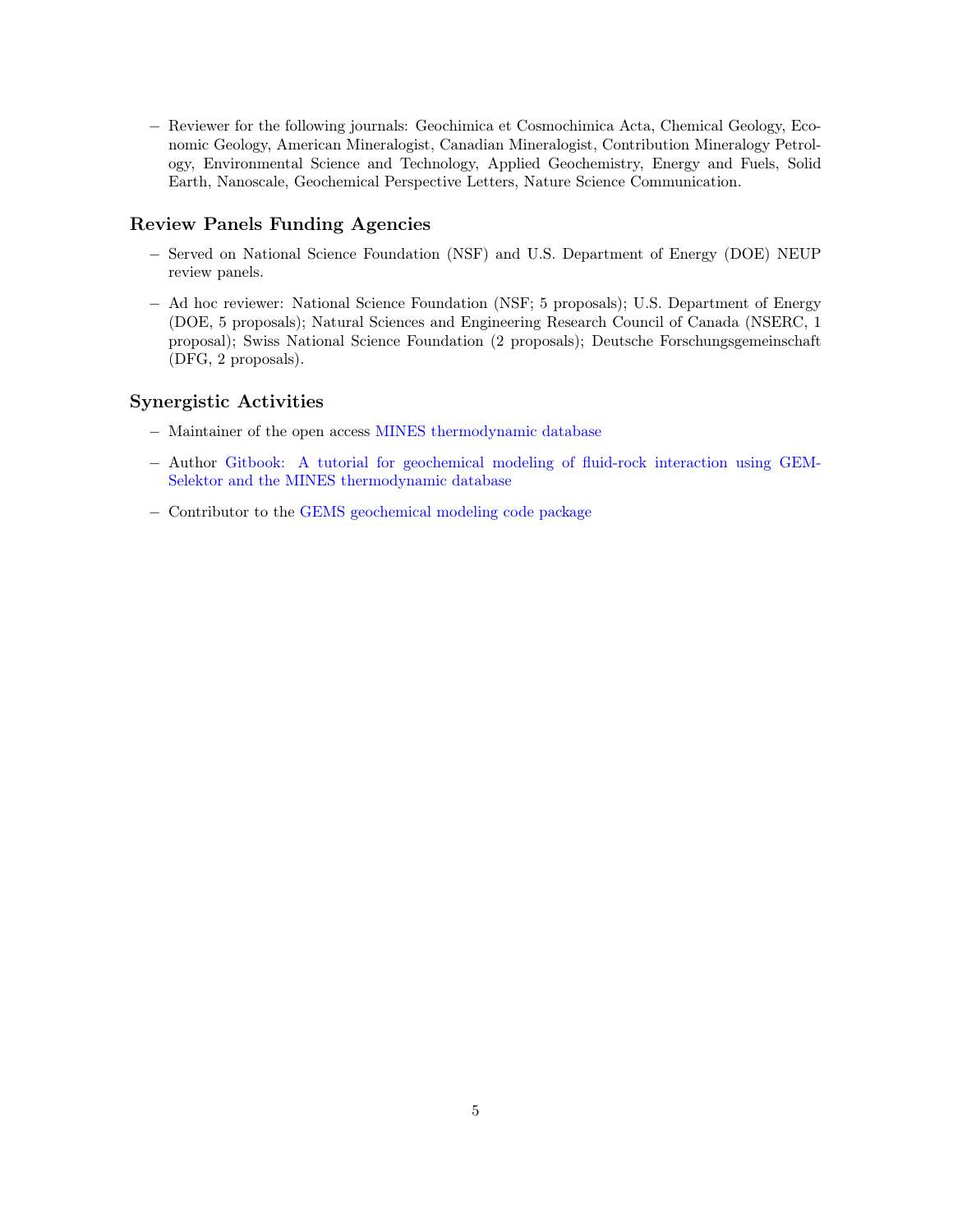## Publication list A.P. Gysi

Students advised.

## Articles in peer-reviewed Journals (published)

- 1. Gysi A.P., Harlov D. (2021) Hydrothermal solubility of TbPO<sub>4</sub>, HoPO<sub>4</sub>, TmPO<sub>4</sub>, and LuPO<sub>4</sub> xenotime endmembers at pH of 2 and temperatures between 100 and 250 °C. [Chemical Geology](https://doi.org/10.1016/j.chemgeo.2021.120072) [567, 120072.](https://doi.org/10.1016/j.chemgeo.2021.120072)
- 2. Pauly\* C., Gysi A.P., Pfaff K., Merkel I. (2021) Beryl as indicator of metasomatic processes in the California Blue Mine topaz-beryl pegmatite and associated miarolitic pockets. [Lithos 404-405,](https://doi.org/10.1016/j.lithos.2021.106485) [106485.](https://doi.org/10.1016/j.lithos.2021.106485)
- 3. Perry\* E., Gysi A.P. (2020) Hydrothermal calcite-fluid REE partitioning experiments at 200 ◦C and saturated water vapor pressure. [Geochimica et Cosmochimica Acta 286, 177–197.](https://doi.org/10.1016/j.gca.2020.07.018)
- 4. Van Hoozen\* C.J., Gysi A.P., Harlov D.E. (2020) The solubility of monazite (LaPO4, PrPO4, NdPO<sub>4</sub>, and EuPO<sub>4</sub>) endmembers in aqueous solutions from 100 to 250 °C. [Geochimica et Cos](https://doi.org/10.1016/j.gca.2020.04.019)[mochimica Acta 280, 302–316.](https://doi.org/10.1016/j.gca.2020.04.019)
- 5. Alford\* L., Gysi A.P., Hurtig N.C., Monecke T., Pfaff K. (2020) Porphyry-related polymetallic Au-Ag vein deposit in the Central City district, Colorado: Mineral paragenesis and pyrite trace element chemistry. [Ore Geology Reviews 119, 103295.](https://doi.org/10.1016/j.oregeorev.2019.103295)
- 6. Pierre\* S., Gysi A.P., Monecke, T. (2018) Fluid chemistry of mid-ocean ridge hydrothermal vents: A comparison between numerical modeling and vent geochemical data. [Geofluids 2018, Article](https://doi.org/10.1155/2018/1389379) [ID 1389379 \(open access\).](https://doi.org/10.1155/2018/1389379)
- 7. Gysi A.P., Harlov D., Miron, D. (2018) The solubility of monazite (CePO<sub>4</sub>), SmPO<sub>4</sub>, and GdPO<sub>4</sub> in aqueous solutions from 100 to 250 ◦C. [Geochimica et Cosmochimica Acta 242, 143–164.](https://doi.org/10.1016/j.gca.2018.08.038)
- 8. Hurtig N., Hanley J., Gysi A.P. (2018) The role of hydrocarbons in Pillara Mississippi Valley-Type Zn-Pb ore formation, Canning Basin, Western Australia. [Ore Geology Reviews 102, 875–893.](https://doi.org/10.1016/j.oregeorev.2018.09.012)
- 9. Perry\* E., Gysi A.P. (2018) Rare earth elements in mineral deposits: speciation in hydrothermal fluids and partitioning in calcite. [Geofluids 2018, Article ID 5382480 \(open access\).](https://doi.org/10.1155/2018/5382480)
- 10. Gysi A.P. (2017) Numerical simulations of  $CO<sub>2</sub>$  sequestration in basaltic rock formations: challenges for optimizing mineral-fluid reactions. [Pure and Applied Chemistry 89, 581–596.](https://doi.org/10.1515/pac-2016-1016)
- 11. Gysi A.P., Williams-Jones A.E., Collins P. (2016). Lithogeochemical vectors for hydrothermal processes in the Strange Lake peralkaline granitic REE-Zr-Nb Deposit. [Economic Geology 111,](http://dx.doi.org/10.2113/econgeo.111.5.1241) [1241–1276.](http://dx.doi.org/10.2113/econgeo.111.5.1241)
- 12. Gysi A.P., Harlov D., Costa Filho D., Williams-Jones A.E. (2016) Experimental determination of the high temperature heat capacity of a natural xenotime- $(Y)$  solid solution and synthetic  $DyPO<sub>4</sub>$ and  $ErPO<sub>4</sub>$  endmembers. Thermochimica Acta 627-629, 61-67.
- 13. Gysi A.P., Williams-Jones A.E., Harlov D. (2015) The solubility of xenotime-(Y) and other HREE phosphates (DyPO<sub>4</sub>, ErPO<sub>4</sub> and YbPO<sub>4</sub>) in aqueous solutions from 100 to 250 °C and psat. [Chemical Geology 401, 83–95.](http://dx.doi.org/10.1016/j.chemgeo.2015.02.023)
- 14. Gysi A.P. and Williams-Jones A.E. (2015) The thermodynamic properties of bastnäsite-(Ce) and parisite-(Ce). [Chemical Geology 21, 87–101.](http://dx.doi.org/10.1016/j.chemgeo.2014.11.001)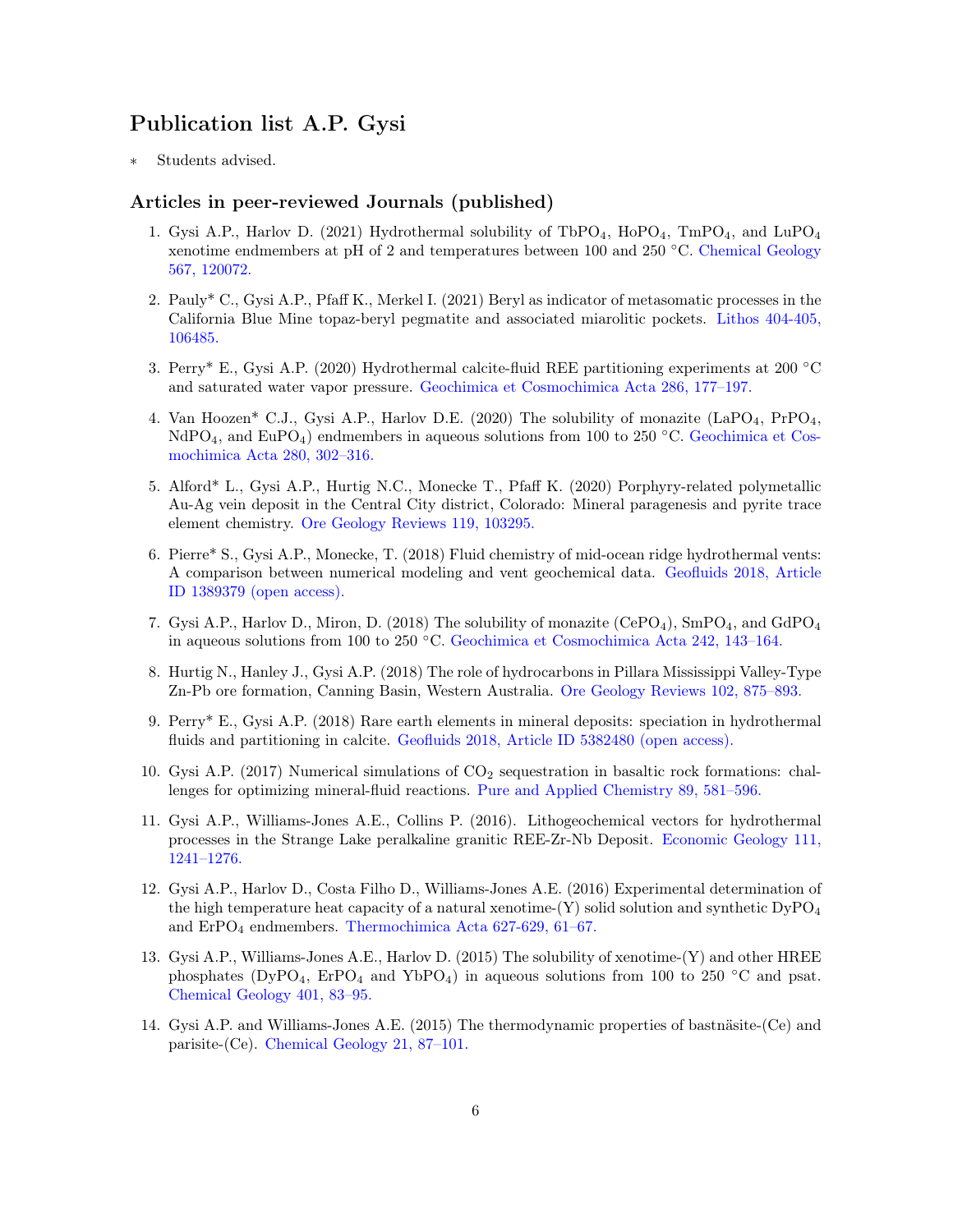- 15. Gysi A.P. and Williams-Jones A.E. (2013) Hydrothermal mobilization of pegmatite-hosted REE and Zr at Strange Lake, Canada: A reaction path model. [Geochimica et Cosmochimica Acta](https://doi.org/10.1016/j.gca.2013.08.031) [122, 324–352](https://doi.org/10.1016/j.gca.2013.08.031)
- 16. Gysi A.P. and Stefánsson A. (2012)  $CO<sub>2</sub>$ -water-basalt interaction. Low temperature experiments and implications for  $CO_2$  sequestration into basalts. [Geochimica et Cosmochimica Acta 81, 129–](http://dx.doi.org/10.1016/j.gca.2011.12.012) [152.](http://dx.doi.org/10.1016/j.gca.2011.12.012)
- 17. Gysi A.P. and Stefánsson A. (2012) Experiments and geochemical modeling of  $CO<sub>2</sub>$  sequestration during hydrothermal basalt alteration. [Chemical Geology 306–307, 10–28.](http://dx.doi.org/10.1016/j.chemgeo.2012.02.016)
- 18. Gysi A.P. and Stefánsson A. (2012) Mineralogical aspects of  $CO<sub>2</sub>$  sequestration during hydrothermal basalt alteration – An experimental study at 75 to 250 °C and elevated  $pCO_2$ . [Chemical](http://dx.doi.org/10.1016/j.chemgeo.2012.03.006) [Geology 306-307, 146-159.](http://dx.doi.org/10.1016/j.chemgeo.2012.03.006)
- 19. Gysi, A.P. and Stefánsson A. (2011)  $CO_2$ -water-basalt interaction. Numerical simulation of low temperature CO<sup>2</sup> sequestration into basalts. [Geochimica et Cosmochimica Acta 75, 4728-4751.](http://dx.doi.org/10.1016/j.gca.2011.05.037)
- 20. Gysi A.P., Jagoutz O., Schmidt M.W., Targuisti K. (2011) Petrogenesis of pyroxenites and melt infiltrations in the ultramafic complex of Beni Bousera, northern Morocco. [Journal of Petrology](https://doi.org/10.1093/petrology/egr026) [52, 1679-1735.](https://doi.org/10.1093/petrology/egr026)
- 21. Gysi A.P. and Stefánsson A.  $(2008)$  Numerical modeling of  $CO<sub>2</sub>$ -water-basalt interaction. [Min](https://doi.org/10.1180/minmag.2008.072.1.55)[eralogical Magazine 72, 55–59.](https://doi.org/10.1180/minmag.2008.072.1.55)

## Comments

1. Gysi A.P. and Williams-Jones A.E. (2016) Comment on "Synthesis of ceria (CeO<sub>2</sub> and CeO<sub>2-x</sub>) nanoparticles via decarbonation and  $Ce(III)$  oxidation of synthetic bastnaesite  $(CeCO<sub>3</sub>F)$ " by Montes-Hernandez et al. [Materials Chemistry and Physics 183, 1-5.](http://dx.doi.org/10.1016/j.matchemphys.2016.08.003)

#### Editorial

1. Gysi A.P., Mei Y., Driesner T. (2020) Advances in numerical simulations of hydrothermal ore forming processes. [Geofluids 2020, Article ID 7649713 \(Open Access\).]( https://doi.org/10.1155/2020/7649713)

#### Book Reviews

- 1. Gysi A.P. (2019) Book review: thermodynamics of natural systems: theory and applications in geochemistry and environmental science, 3rd edition (2017) by Greg Anderson. [American](https://doi.org/10.2138/am-2019-687) [Mineralogist 104, p. 630.](https://doi.org/10.2138/am-2019-687)
- 2. Gysi A.P. (2014) Book review: ore deposit geology (2013) by John Ridley. [American Mineralogist](http://doi.org/10.2138/am-2014-651) [99, pp. 2159-2160.](http://doi.org/10.2138/am-2014-651)

#### Conference Abstracts

- 1. Gysi A.P. (2021) Hydrothermal REE fluid-mineral reaction paths in critical mineral deposits. Goldschmidt Abstracts, Virtual Goldschmidt Conference. (Oral Presentation)
- 2. Gysi A.P. (2021) Ore-Forming Processes in Critical Mineral Deposits: Can We Link Hydrothermal Experiments to Exploration in the Field? SEG conference, 100th Anniversary, ST.167. (Online Speed Talk)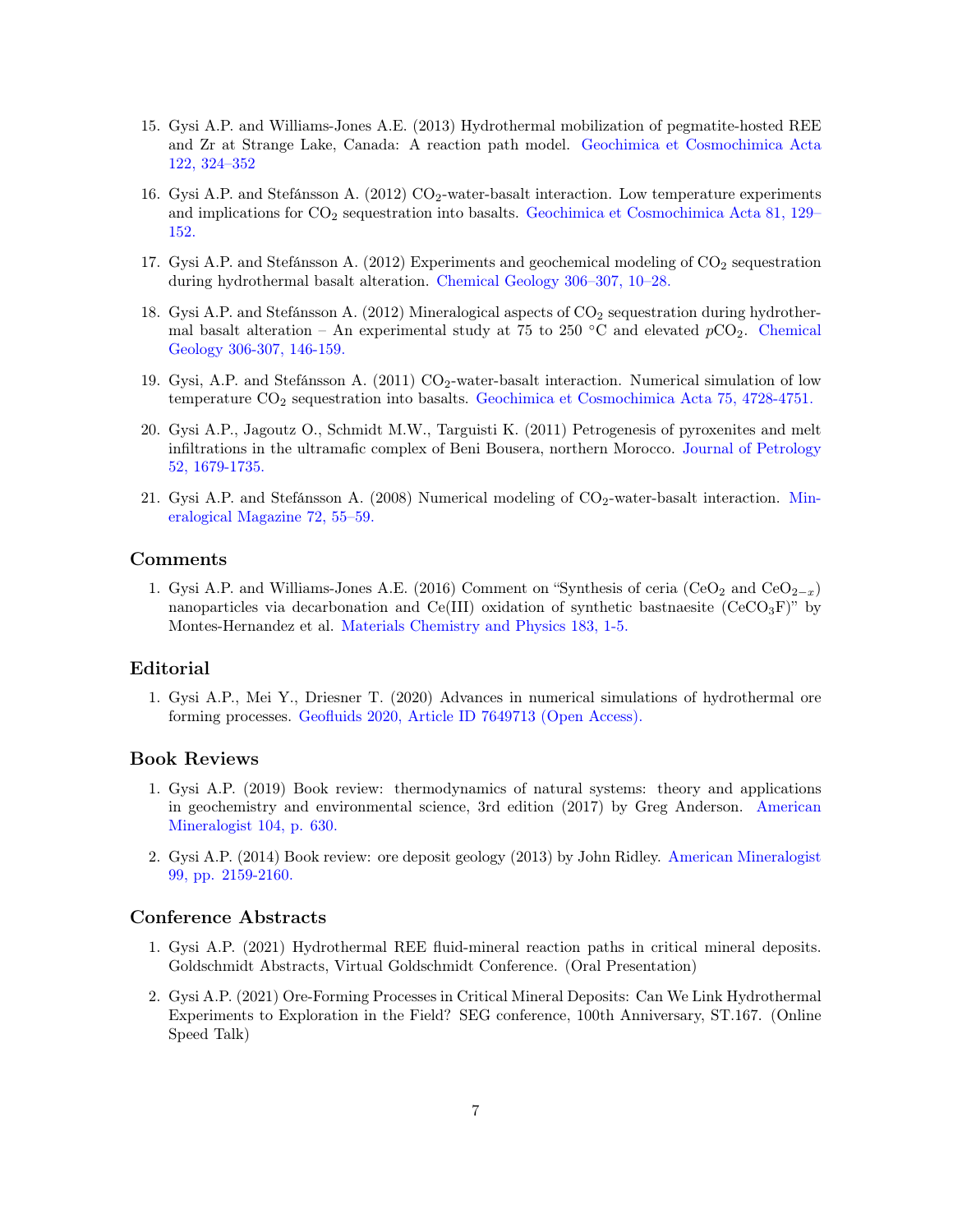- 3. Filho\* D.C, Gysi A.P. (2021) Simulation of REE mobility and evolution of F-NaCl-CO<sub>2</sub>- bearing fluids. Goldschmidt Abstracts, Virtual Goldschmidt Conference. (Online Flash Talk)
- 4. Payne\* M.R., Gysi A.P., Hurtig N.H. (2021) Hydrothermal REE partitioning between fluorite and aqueous fluids: insights from experiments and natural fluid inclusions. Goldschmidt Abstracts, Virtual Goldschmidt Conference. (Online Speed Talk)
- 5. Chappell\* J.C., Gysi A.P., Monecke T., Chang. (2021) Fluorapatite-fluid alteration: REE mobility and its implications for apatite as an exploration tool. Goldschmidt Abstracts, Virtual Goldschmidt Conference. (Online Speed Talk)
- 6. Owen\*, E., Gysi, A.P., McLemore, V.T. (2021) Lithogeochemical Vectors and Mineral Paragenesis of Hydrothermal REE-Bearing Fluorite Veins and Breccia Deposits in the Gallinas Mountains, New Mexico. SEG conference, 100th Anniversary, ST.180. (Online Speed Talk)
- 7. Gysi A.P. (2020) Fluid-Mineral Partitioning of REE in Critical Mineral Deposits. Goldschmidt Abstracts, Goldschmidt Conference Virtual. [\(Invited Presentation\)](https://doi.org/10.46427/gold2020.920)
- 8. Gysi A.P., Hofstra A.H., Harlov D.E., Miron G.D. (2019) Rare earth element (REE) metasomatism in iron-oxide-apatite mineral deposits: stability of hydrothermal monazite and xenotime. AGU, Fall Meeting San Francisco, V33C-0244. (Poster)
- 9. Gysi A.P., Hurtig N., Monecke T. (2018) Numerical Modeling of Hydrothermal Ore-Forming Processes and the Link to Lithogeochemical Vectors for Exploration. SEG Keystone, Sep, P. 138. (Poster)
- 10. Perry\* E., Gysi A.P. (2018) Rare Earth Element Partitioning in Calcite as a Vector in Critical Metal Deposits. SEG Keystone, Sep, P.242. (Poster)
- 11. VanHoozen\* C., Gysi A.P. (2018) Fingerprinting the Hydrothermal Mobility of Rare Earth Elements (REEs) in Ore Deposits from the Stability of Monazite-(Ce). SEG Keystone, Sep, P. 248. (Poster)
- 12. Alford\* L., Gysi A.P., Monecke T., Pfaff K., Hurtig N. (2018) Hydrothermal Evolution of Au-Bearing Pyrite Veins and Their Association With Base Metal Veins in the Central City District, CO, USA. SEG Keystone, Sep, P.149 (Poster).
- 13. MacIntyre\* T.J., Hitzman M.W., Gysi A.P (2018) Structural Geology of the Kansanshi Cu-Au Deposit, Northwestern Province, Zambia. SEG Keystone, Sep, SP2.03. (Poster)
- 14. Pierre\* S, Gysi A.P., Monecke T. (2018) Geochemical Controls on the Composition of Midocean Ridge Hydrothermal Vent Fluids: A Numerical Modeling Approach. SEG Keystone, Sep, P. 122. (Poster)
- 15. Gysi A.P., Harlov D., Miron G.D. (2018) The hydrothermal solubility of monazite-(Ce) and xenotime-(Y). Goldschmidt Abstracts, Goldschmidt Conference Boston. (Oral Presentation)
- 16. Perry\* E., Gysi A.P. (2018) Rare earth element partitioning in calcite as a vector of hydrothermal processes in mineral deposits. Goldschmidt Abstracts, Goldschmidt Conference Boston. (Oral Presentation)
- 17. Van Hoozen\* C., Gysi A.P. (2018) The thermodynamic stability of monazite for vectoring the hydrothermal mobility of REE in ore deposits. Goldschmidt Abstracts, Goldschmidt Conference Boston. (Oral Presentation)
- 18. MacIntyre\* T.J., Gysi A.P., Hitzman M.W. (2018) Geochemistry of the Kansanshi Cu-Au deposit, Zambia. Goldschmidt Abstracts, Goldschmidt Conference Boston. (Oral Presentation)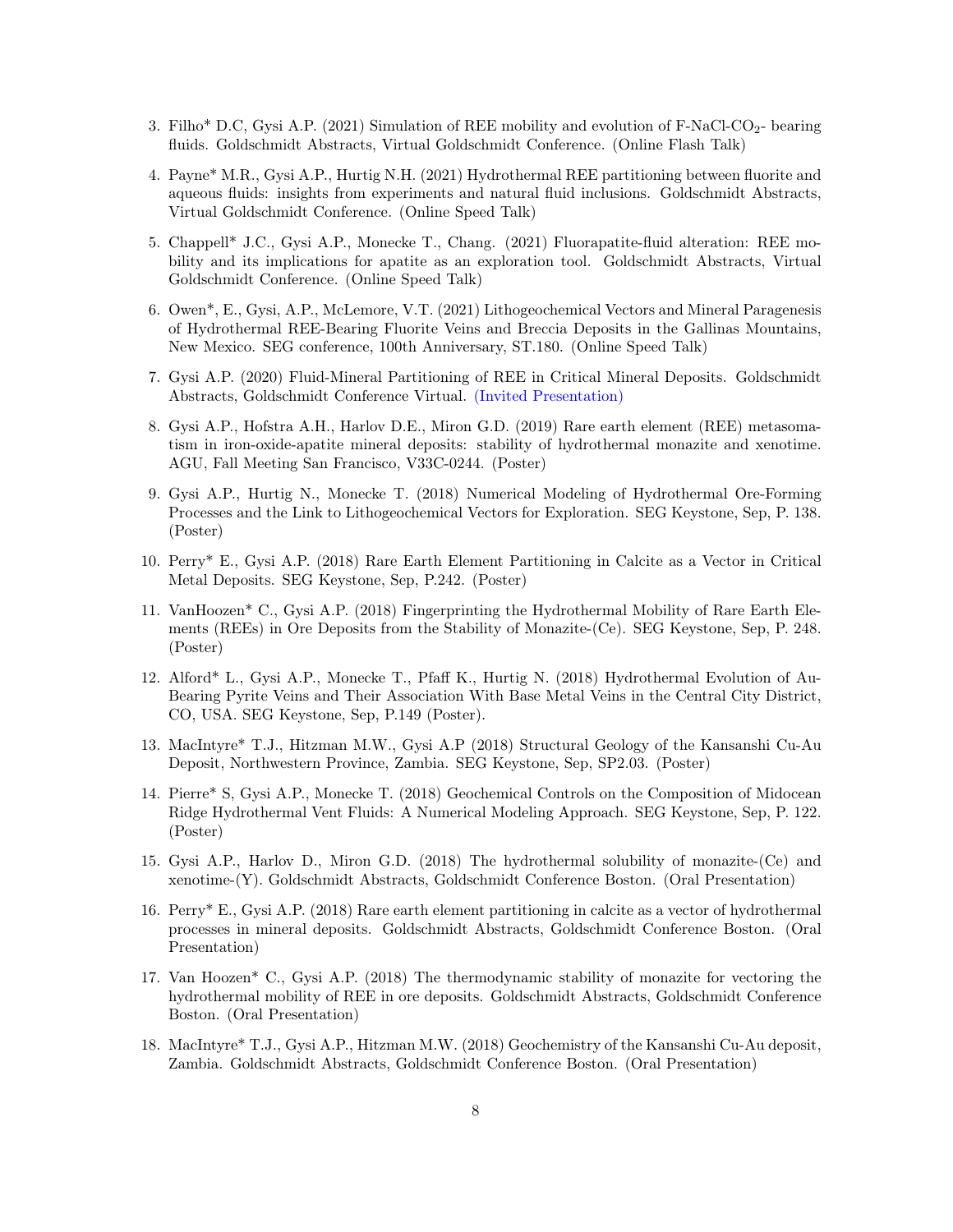- 19. Alford\* L., Gysi A.P., Monecke T., Pfaff K., Hurtig N. (2018) Hydrothermal evolution of Aubearing pyrite veins and their association to base metal veins in the Central City district, CO, USA. Goldschmidt Abstracts, Goldschmidt Conference Boston. (Oral Presentation)
- 20. Costa-Filho\* D., Botelho N.F., Gysi A.P. (2018) Characterization of xenotime-(Y) from the Goias Tin Province, Brazil. Goldschmidt Abstracts, Goldschmidt Conference Boston. (Poster Presentation)
- 21. Piurkowsky\* S.E., MacIntyre\* T., Gysi A.P., Hitzman M. (2018) Petrologic characterization of metasediments at the Kansanshi Mine, Zambia. Geological Society of America Meeting, Indianapolis, paper 243-8. (Poster Presentation)
- 22. Gysi A.P. (2017) The role of pegmatites and acidic fluids for hydrothermal Zr and REE transport in the Strange Lake peralkaline granitic pluton. Society for Geology Applied to Mineral Deposits (SGA) 2017, Quebec City, August 20-23, Mineral Resources to Discover, paper 173-pggW-63. (Oral Presentation)
- 23. Gysi A.P. (2017) The MINES Thermodynamic Database for Simulating the Chemistry of Complex Crustal Fluid-Rock Systems. Goldschmidt Abstracts (gold2017:abs:2017002757), Goldschmidt Conference Paris. (Oral Presentation)
- 24. Alford\* L. and Gysi A.P. (2017) Hydrothermal Evolution of Au-bearing Quartz-pyrite Veins and their Association to Base Metal Veins in Central City, Colorado. Gold and Silver deposits in Colorado Symposium, Golden CO, July 20-24, 2017. (Poster Presentation)
- 25. Gysi A.P. (2016) Numerical simulations of CO2 sequestration in basaltic rock formations: Challenges for optimizing mineral-fluid reactions. International Symposium on Solubility Phenomena and Related Equilibrium Processes (ISSP17), IUPAC, Geneva, Switzerland, 2016. (Invited Presentation)
- 26. Gysi A.P. (2016) The role of pegmatites and acidic fluids for hydrothermal Zr and REE transport in the Strange Lake peralkaline granitic pluton. 2nd Eugene E. Foord Pegmatite Symposium, Golden CO, July 15-19, 2016. (Oral Presentation)
- 27. Gysi A.P. (2016) Interpreting metasomatism and REE ore forming processes in peralkaline granitic systems. Geological Society of America (Denver), Abstracts with Programs Vol. 48, No. 7. (Invited Presentation)
- 28. Gysi A.P. (2016) The MINES thermodynamic database for modeling crustal fluid-rock systems. Geological Society of America (Denver), Abstracts with Programs Vol. 48, No. 7. (Poster Presentation)
- 29. Randall\* E.P. and Gysi A.P. (2016) Experimental derivation of the REE partitioning between fluid-calcite as a tracer of hydrothermal metal transport and mineralization processes. Geological Society of America (Denver), Abstracts with Programs Vol. 48, No. 7. (Poster Presentation)
- 30. Berger\* M. L., Wendlandt R., Hitzman M., Pfaff K., Gysi A. P. (2016) Controls on REE-Y-Zr mineralization in the Pajarita Mountain peralkaline syentie complex, Mescalero Apache Reservation, Otero County, New Mexico. Geological Society of America, Abstracts with Programs Vol. 48, No. 7.
- 31. Gysi A.P., Williams-Jones A.E., Harlov D.E. (2015) Experiments and numerical modeling of hydrothermal REE ore forming processes in the crust. Goldschmidt Abstracts, Goldschmidt Conference (Prague 2015), p. 1139. (Oral Presentation)